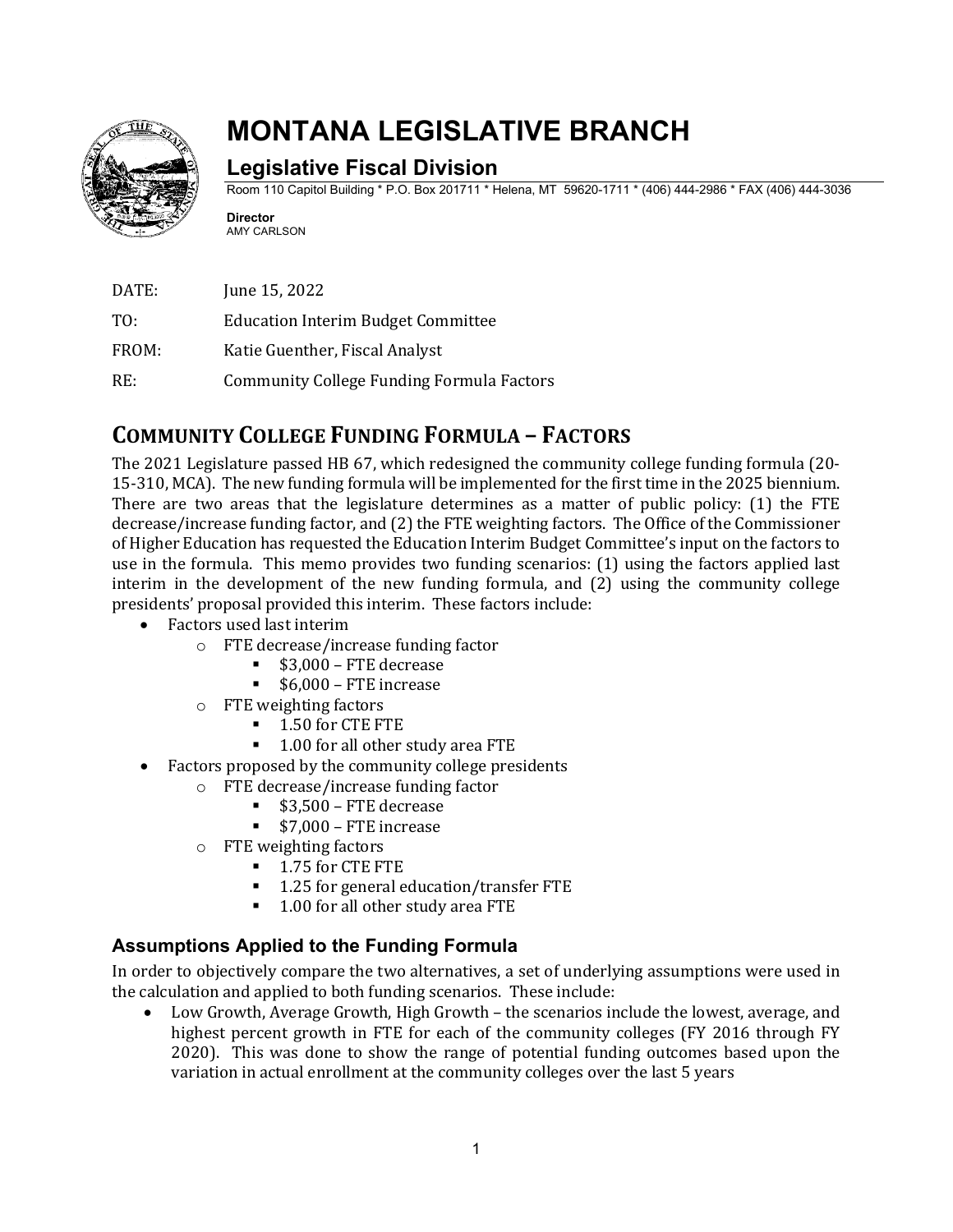- Growth in Areas of Study for each 0.25 added to an FTE weighting factor, there is an assumption of 2.5% growth in the applicable area of study
- The calculations were done individually for each community college and then consolidated to show the community college system in the tables for each of the scenarios

### **COMMUNITY COLLEGE FUNDING FORMULA – SCENARIOS**

The two funding scenarios are included on pages three and four of this memo. The adjustment of the two factors only impacts the adjustment for weighted FTE. The change to the adjusted base remains the same in both funding scenarios because the same inflationary factors are applied.

Over the 2025 biennium the change in state support using average growth is \$1.5 million with the factors used last interim and \$1.9 million with the factors proposed by the community college presidents, which is a difference of approximately \$386,000. The average state share per resident FTE for the 2025 biennium using average growth is \$8,724 with the factors used last interim and \$8,913 with the factors proposed by the community college presidents (the state share per resident FTE is shown for each fiscal year for each of the scenarios on the next two pages). This is a difference of \$189 per resident FTE under average growth assumptions.

## **CONCLUSION**

Recommendations by the Education Interim Budget Committee (EIBC) of factors to include in the community college funding formula will assist the Office of the Commissioner of Higher Education in the development of the budget it will submit to the Office of Budget and Program Planning in September. While these factors can change throughout the budgeting process, the decision by the EIBC will influence the factors presented in the budget that will be deliberated on in the 2023 Legislative Session.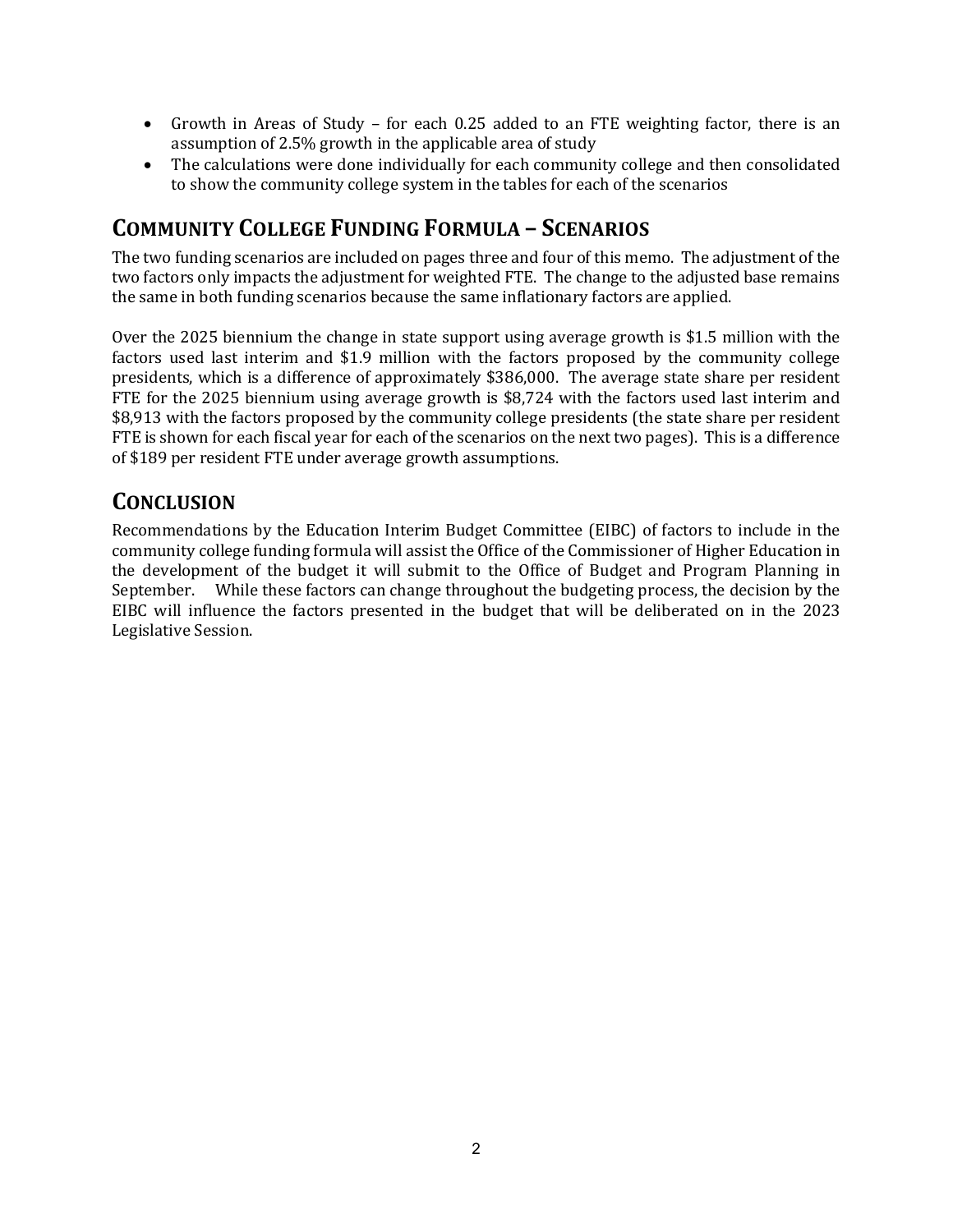|                                                                                              |          |                         |          |                          |          |                             | Community College Funding Formula Scenario - Factors Used Last Interim                       |          |                          |           |                             |     |                            |
|----------------------------------------------------------------------------------------------|----------|-------------------------|----------|--------------------------|----------|-----------------------------|----------------------------------------------------------------------------------------------|----------|--------------------------|-----------|-----------------------------|-----|----------------------------|
|                                                                                              |          |                         |          | FY 2024                  | FY 2025  |                             |                                                                                              |          |                          |           |                             |     |                            |
|                                                                                              |          | Low Growth              |          | Average Growth           |          | High Growth                 |                                                                                              |          | Low Growth               |           | Average Growth              |     | High Growth                |
| <b>Adjusted Base</b>                                                                         | \$       | 14,555,486              | \$       | 14,555,486               | \$       | 14,555,486                  | FY 2024 Appropriation                                                                        | \$       | 14,575,474               | \$        | 15,414,323                  | \$  | 16,750,529                 |
| Adjustment for Inflation<br>Adjustment for Weighted FTE                                      |          | 392,998<br>(373,010)    |          | 392,998<br>465,839       |          | 392,998<br>1,802,045        | Adjustment for Inflation<br>Adjustment for Weighted FTE                                      |          | 448,455<br>149,156)      |           | 448,455<br>225,930          |     | 448,455<br>983,932         |
| <b>Total General Fund Appropriation</b>                                                      | SS.      | 14,575,474              | \$       | 15,414,323               |          | 16,750,529                  | <b>Total General Fund Appropriation</b>                                                      | \$       | 14,874,773               | \$        | 16,088,708                  |     | 18, 182, 916               |
| Base Resident FTE (FY 2022)<br>Change in Resident FTE<br><b>Total Estimated Resident FTE</b> |          | 1,752<br>(142)<br>1,610 |          | 1,752<br>41<br>1,793     |          | 1,752<br>235<br>1,987       | Base Resident FTE (FY 2022)<br>Change in Resident FTE<br><b>Total Estimated Resident FTE</b> |          | 1,752<br>(195)<br>1,557  |           | 1,752<br>66<br>1,818        |     | 1,752<br>372<br>2,124      |
| Change in State Support*<br>Percent Change in State Support<br>State Share per Resident FTE  | \$<br>\$ | 19.988<br>0.1%<br>9,053 | \$<br>\$ | 858,837<br>5.9%<br>8,597 | \$<br>\$ | 2,195,043<br>15.1%<br>8,430 | Change in State Support<br>Percent Change in State Support<br>State Share per Resident FTE   | \$<br>\$ | 299,299<br>2.1%<br>9,553 | \$.<br>\$ | 674,385<br>4.4%<br>8,852 \$ | -\$ | 1,432,387<br>8.6%<br>8,562 |
| *Compared to the adjusted base                                                               |          |                         |          |                          |          |                             |                                                                                              |          |                          |           |                             |     |                            |